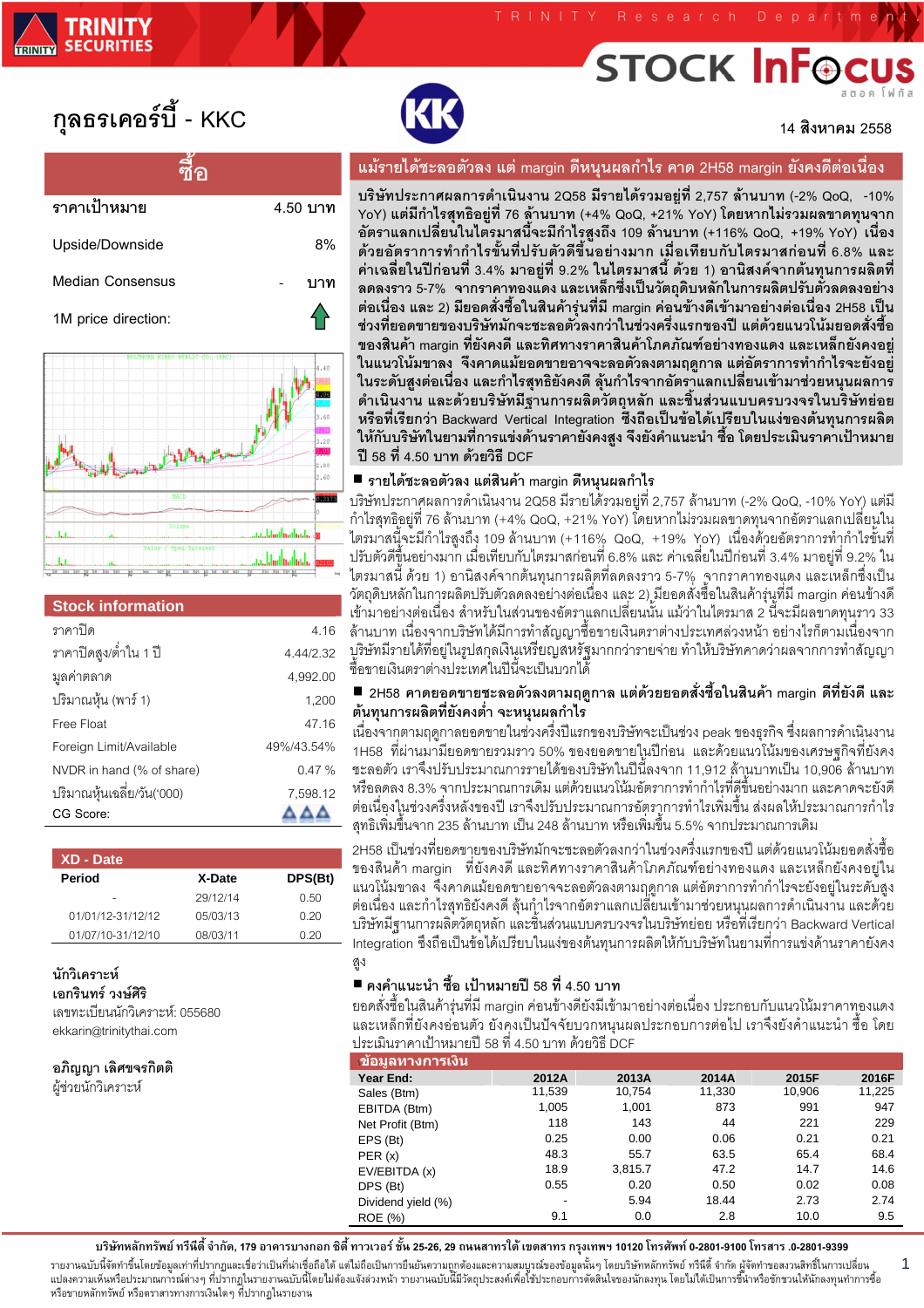## **■** ความเสี่ยง

เนื่องจากราคาวัถตุดิบหลักอย่างทองแดง และเหล็กมีราคาแปรผันตามราคาซื้อขายของตลาดโลก จึง อาจส่งผลต่อต้นทุนการผลิต และกำไรของบริษัทได้ นอกจากนี้ด้วยยอดขายในต่างประเทศราว 70% และใช้เงินเหรียญสหรัฐเป็นส่วนใหญ่ บริษัทจึงอาจได้รับผลกระทบจากค่าเงินบาทที่ผันผวน

#### **KKC Financial result**

**KULTHORN KIRBY PUBLIC COMPANY LIMITED (KKC) STATEMENT OF PROFIT & LOSS (CONSOLIDATED)**

| (Unit: Bt mn)                     | <b>1Q14</b>      | <b>2Q14</b>    | 3Q14             | 4Q14             | <b>1Q15</b>    | <b>2Q15</b> | %QoQ   | %YoY   | 2014             | 2015F   | %YoY  |
|-----------------------------------|------------------|----------------|------------------|------------------|----------------|-------------|--------|--------|------------------|---------|-------|
| <b>Revenues</b>                   |                  |                |                  |                  |                |             |        |        |                  |         |       |
| <b>Sales</b>                      | 2,862            | 3,057          | 2,589            | 2,823            | 2,817          | 2,757       | $-2%$  | $-10%$ | 11,330           | 10,906  | $-4%$ |
| COGS                              | (2,626)          | (2,735)        | (2,366)          | (2,597)          | (2,483)        | (2,356)     |        |        | (10, 324)        | (9,761) |       |
| <b>Gross Profit</b>               | 236              | 322            | 223              | 226              | 334            | 401         | 20%    | 25%    | 1,007            | 1,145   | 14%   |
| SG&A                              | (126)            | (116)          | (139)            | (157)            | (140)          | (132)       |        |        | (537)            | (556)   |       |
| <b>EBITDA</b>                     | 213              | 310            | 172              | 178              | 242            | 311         | 29%    | 0%     | 873              | 991     | 14%   |
| Depreciation & Amortization       | (165)            | (162)          | (151)            | (143)            | (144)          | (146)       |        |        | (621)            | (571)   |       |
| <b>EBIT</b>                       | 48               | 148            | 21               | 35               | 98             | 165         | 68%    | 11%    | 252              | 420     | 67%   |
| Interest expense                  | (53)             | (55)           | (50)             | (51)             | (51)           | (55)        |        |        | (209)            | (190)   |       |
| Share of gain (loss) of associate | 0                | 0              | 0                | 0                | 0              | 0           |        |        | 0                | 0       |       |
| Other income (expenses)           | 103              | 104            | 87               | 109              | 47             | 42          | $-11%$ | $-60%$ | 404              | 402     |       |
| <b>Pretax profit</b>              | (5)              | 93             | (29)             | (16)             | 47             | 109         |        |        | 43               | 230     | 440%  |
| Tax                               | (10)             | (1)            | 10               | 2                | $\overline{4}$ | 0           |        |        | 1                | (9)     |       |
| <b>Net Profit after Tax</b>       | (15)             | 92             | (19)             | (14)             | 51             | 109         | 116%   | 19%    | 44               | 221     | 403%  |
| P<br>Minority Interest            | $0^{\mathsf{F}}$ | 0 <sup>F</sup> | $0^{\mathsf{F}}$ | $0^{\mathsf{F}}$ | 0 <sup>F</sup> | 0           |        |        | $0^{\mathsf{F}}$ | 0       |       |
| Net Profit before Extra           | (15)             | 92             | (19)             | (14)             | 51             | 109         | 116%   | 19%    | 44               | 221     | 403%  |
| Extra, Items                      | 0                | 0              | 0                | 0                | 0              | 0           |        |        | 0                | 0       |       |
| Forex Gain (Loss)                 | 17               | 4              | 19               | (26)             | 22             | (33)        |        |        | 13               | 27      |       |
| <b>Net Profit</b>                 | $\overline{2}$   | 96             | (0)              | (40)             | 73             | 76          | 4%     | $-21%$ | 57               | 248     | 332%  |
| <b>EPS</b>                        | 0.00             | 0.10           | (0.00)           | (0.04)           | 0.07           | 0.08        |        |        | 0.06             | 0.21    |       |
| <b>Profitability Ratios (%)</b>   |                  |                |                  |                  |                |             |        |        |                  |         |       |
| Gross margin                      | 2.5%             | 5.2%           | 2.8%             | 2.9%             | 6.8%           | 9.2%        |        |        | 3.4%             | 5.3%    |       |
| EBITDA margin                     | 7.4%             | 10.1%          | 6.6%             | 6.3%             | 8.6%           | 11.3%       |        |        | 7.7%             | 9.1%    |       |
| EBIT margin                       | 1.7%             | 4.8%           | 0.8%             | 1.2%             | 3.5%           | 6.0%        |        |        | 2.2%             | 3.9%    |       |
| Pretax profit margin              | $-0.2%$          | 3.0%           | $-1.1%$          | $-0.6%$          | 1.7%           | 4.0%        |        |        | 0.4%             | 2.1%    |       |
| Profit margin before extra Item   | $-0.5%$          | 3.0%           | $-0.7%$          | $-0.5%$          | 1.8%           | 4.0%        |        |        | 0.4%             | 2.0%    |       |
| Net profit margin                 | 0.1%             | 3.1%           | 0.0%             | $-1.4%$          | 2.6%           | 2.8%        |        |        | 0.5%             | 2.3%    |       |

Source: KKC, Trinity Research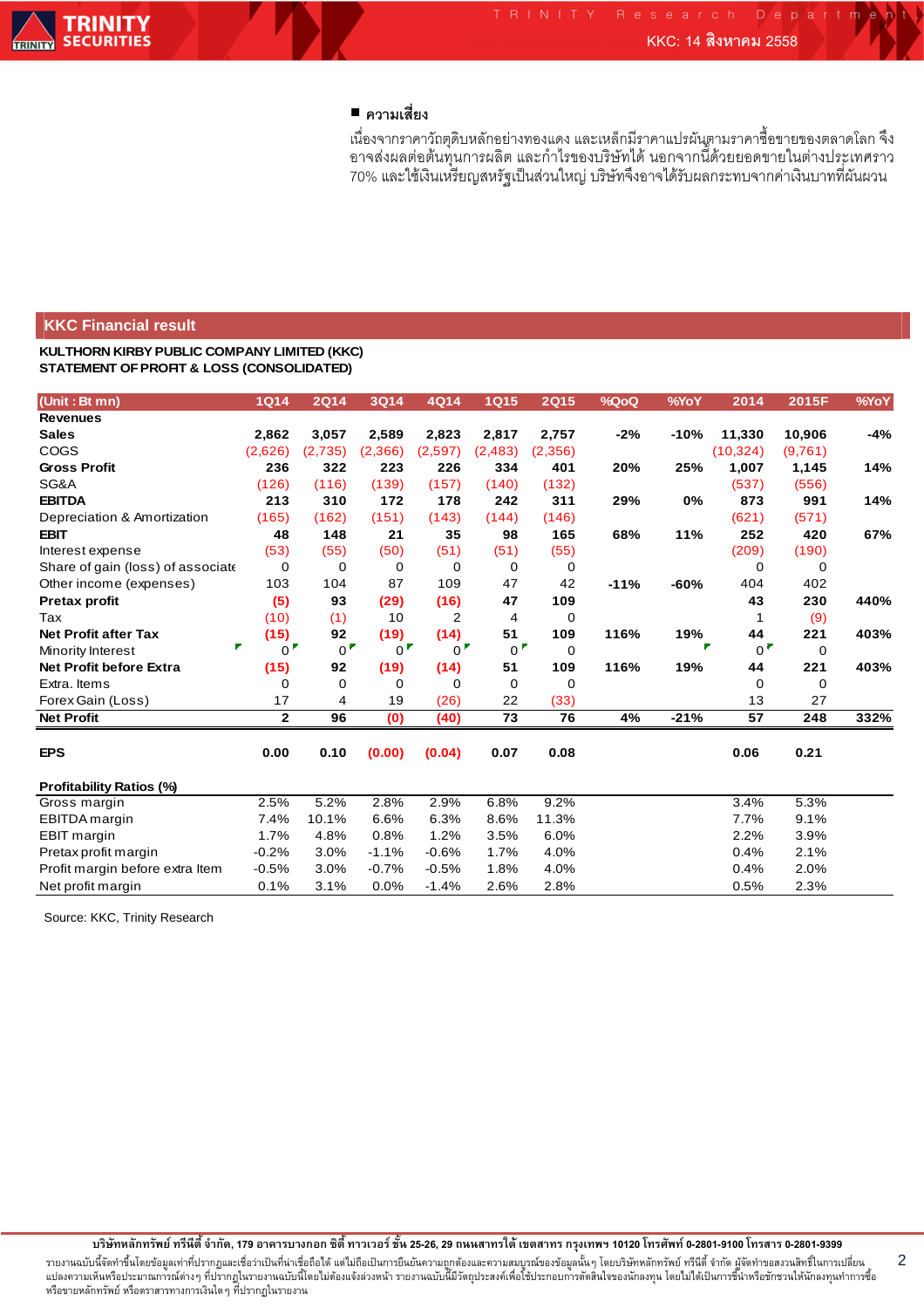





Source: Company Report

#### **Figure 2: Copper Price**



Source: Bloomberg, Trinity Research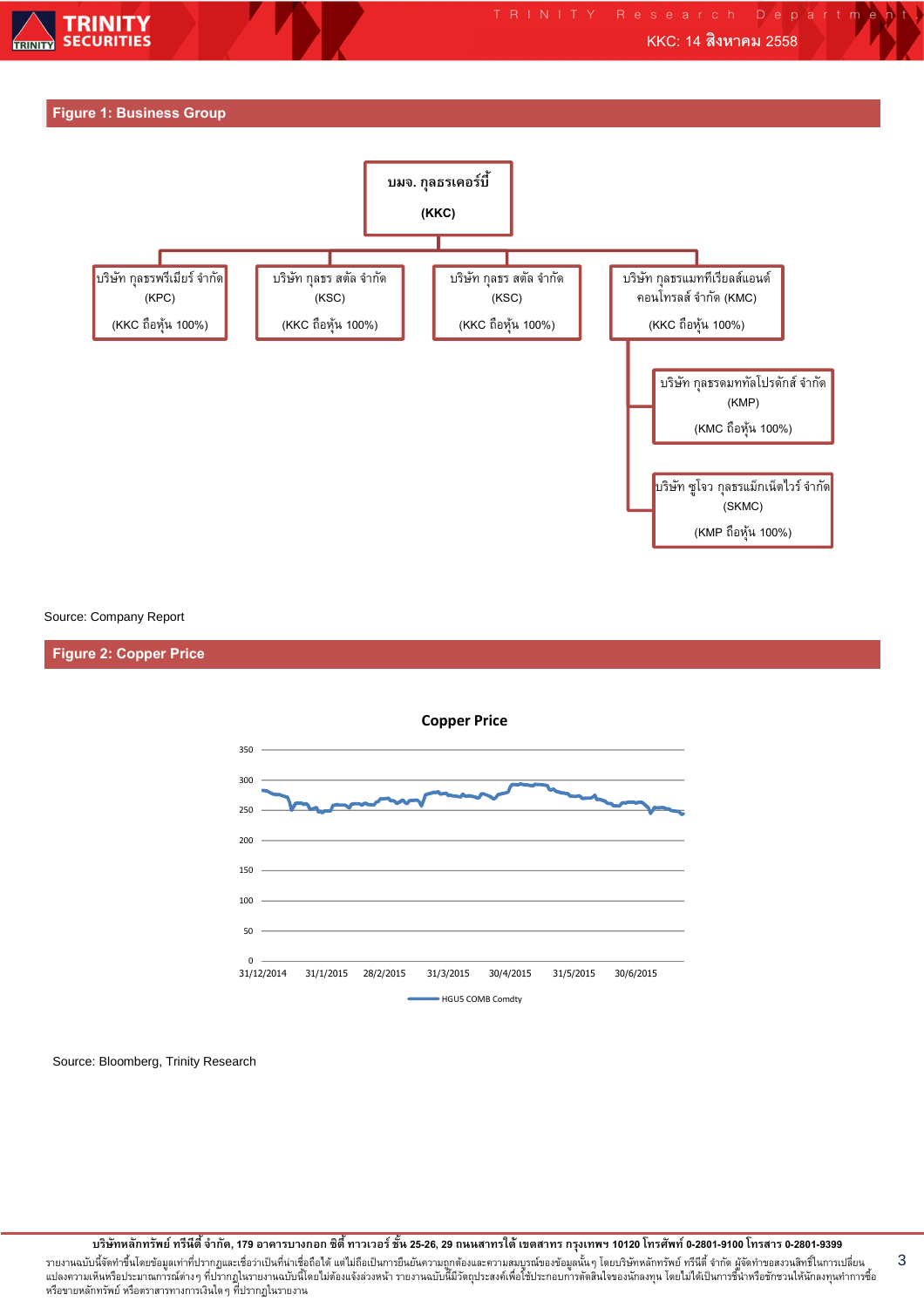**KKC: 14 2558**

|  | KULTHORN KIRBY PUBLIC COMPANY LIMITED (KKC) |  |
|--|---------------------------------------------|--|
|--|---------------------------------------------|--|

| Income statement            |           |          |             |          |           |
|-----------------------------|-----------|----------|-------------|----------|-----------|
| Year End Dec (Btm)          | 2012A     | 2013A    | 2014A       | 2015F    | 2016F     |
| Sales                       | 11,539    | 10,754   | 11,330      | 10,906   | 11,225    |
| Cost of good sold           | (10, 416) | (9,681)  | (10, 324)   | (9,761)  | (10, 113) |
| <b>Gross Profit</b>         | 1,123     | 1,072    | 1,007       | 1,145    | 1,111     |
| SG&A                        | (502)     | (491)    | (537)       | (556)    | (572)     |
| <b>EBITDA</b>               | 621       | 581      | 469         | 589      | 539       |
| Depreciation & Amortization | (601)     | (637)    | (621)       | (571)    | (529)     |
| <b>EBIT</b>                 | 20        | (56)     | (152)       | 18       | 10        |
| <b>Equity Shares</b>        | $\Omega$  | 0        | 0           | $\Omega$ | $\Omega$  |
| <b>Financial Costs</b>      | (268)     | (225)    | (209)       | (190)    | (179)     |
| Other Income                | 384       | 420      | 404         | 402      | 409       |
| <b>Pretax Profit</b>        | 136       | 138      | 43          | 230      | 239       |
| Tax                         | (17)      | 5        | 1           | (9)      | (10)      |
| Net Profit before minority  | 118       | 143      | 44          | 221      | 229       |
| Less Minority Interest      | $\Omega$  | $\Omega$ | $\mathbf 0$ | $\Omega$ | $\Omega$  |
| Net Profit before Extra.    | 118       | 143      | 44          | 221      | 229       |
| <b>Extraordinary items</b>  | 98        | (142)    | 13          | 27       | 20        |
| <b>Reported Net Profit</b>  | 216       | 1        | 57          | 248      | 250       |
| EPS (Bt)                    | 0.25      | 0.0009   | 0.06        | 0.21     | 0.21      |

| <b>Statements of Financial Position</b> |  |  |
|-----------------------------------------|--|--|
|-----------------------------------------|--|--|

| Year End Dec (Btm)                    | 2012A       | 2013A       | 2014A | 2015F | 2016F       |
|---------------------------------------|-------------|-------------|-------|-------|-------------|
| Cash in hand & at banks               | 97          | 120         | 249   | 250   | 250         |
| Accounts receivable -net              | 2,196       | 2,201       | 2,179 | 2,279 | 2,310       |
| <b>Inventories</b>                    | 2,265       | 2,304       | 2,660 | 1,946 | 2,827       |
| Other current assets                  | 124         | 152         | 198   | 208   | 219         |
| <b>Total Current Assets</b>           | 4,682       | 4,776       | 5,287 | 4,684 | 5,605       |
| <b>Investments</b>                    | 0           | 0           | 0     | 0     | 0           |
| Property, Plant & Equipment           | 4,186       | 3,899       | 3,517 | 3.246 | 3,016       |
| <b>Others</b>                         | 49          | 107         | 145   | 152   | 160         |
| <b>Total Assets</b>                   | 8,918       | 8,783       | 8,949 | 8,082 | 8,781       |
| Loans and O/D from banks              | 3,624       | 3,703       | 3,786 | 3,150 | 3,118       |
| Account payable-trade                 | 998         | 1,128       | 1,484 | 986   | 1,573       |
| Current portion 1 yr L/T loans        | 563         | 569         | 696   | 579   | 573         |
| Other current liabilities             | 109         | 143         | 568   | 568   | 568         |
| <b>Total Current Liabilities</b>      | 5,294       | 5,544       | 6,534 | 5,283 | 5,832       |
| Long-term liabilities                 | 1,130       | 606         | 225   | 187   | 185         |
| Other                                 | 114         | 122         | 131   | 127   | 129         |
| <b>Total Liabilities</b>              | 6,539       | 6,272       | 6,890 | 5,597 | 6,146       |
| Paid-up share capital                 | 850         | 1,000       | 1,000 | 1,200 | 1,200       |
| Premium on share capital              | 350         | 500         | 500   | 500   | 500         |
| Legal reserve                         | 91          | 100         | 100   | 100   | 100         |
| Unappropriated                        | 892         | 714         | 271   | 496   | 647         |
| <b>Others</b>                         | Ŧ<br>196    | 197         | 188   | 188   | 188         |
| <b>Total Equity before MI</b>         | 2,379       | 2,511       | 2,059 | 2,484 | 2,635       |
| Minority Interest                     | $\mathbf 0$ | $\mathbf 0$ | 0     | 0     | $\mathbf 0$ |
| <b>Total Equity</b>                   | 2,379       | 2,511       | 2,059 | 2,484 | 2,635       |
| <b>Total Liabilities &amp; Equity</b> | 8,918       | 8,783       | 8,949 | 8,082 | 8,781       |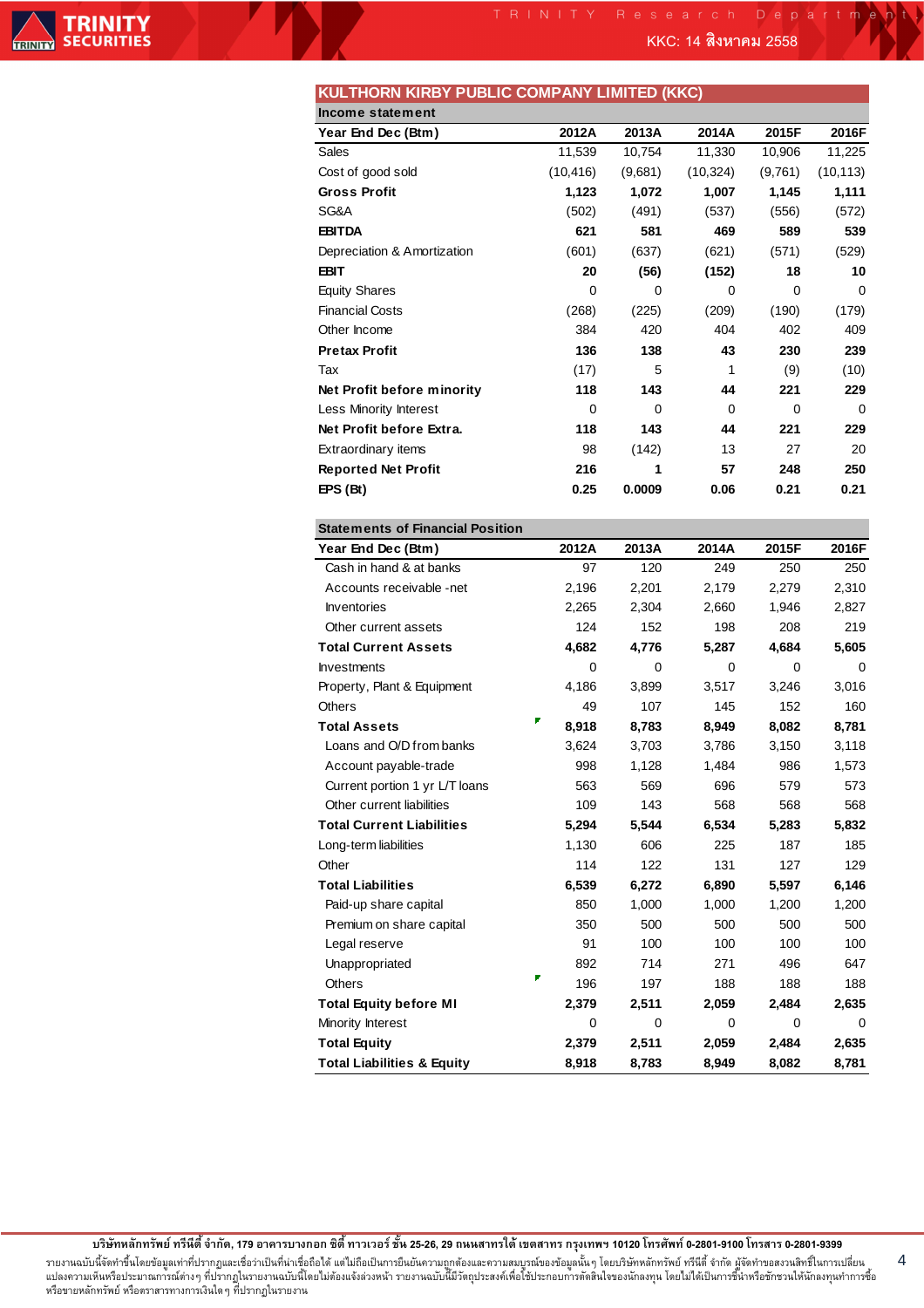**KKC: 14 2558**

| KULTHORN KIRBY PUBLIC COMPANY LIMITED (KKC) |  |
|---------------------------------------------|--|
|---------------------------------------------|--|

| <b>Cash Flow Statement</b>          |          |          |                  |          |          |
|-------------------------------------|----------|----------|------------------|----------|----------|
| Year End Dec (Btm)                  | 2012A    | 2013A    | 2014A            | 2015F    | 2016F    |
| Pre-tax profit                      | 136      | 138      | 43               | 230      | 239      |
| Depreciation                        | 601      | 637      | 621              | 571      | 529      |
| Chg in w orking capital             | 210      | 93       | 399              | 106      | (334)    |
| Tax paid                            | (17)     | 5        | 1                | (9)      | (10)     |
| Other operating activities          | 0        | 0        | 0                | 0        | 0        |
| <b>CF from Operating</b>            | 930      | 873      | 1,065            | 899      | 425      |
| Capital expenditure                 | (364)    | (408)    | (277)            | (307)    | (308)    |
| Change in investments               | 0        | 0        | 0                | 0        | 0        |
| Other investing activities          | 0        | 0        | 0                | 0        | 0        |
| <b>CFfrom Investment</b>            | (364)    | (408)    | (277)            | (307)    | (308)    |
| Capital Increase                    | 0        | 300      | 0                | 200      | 0        |
| Other Debt Financing                | 302      | (156)    | (116)            | 22       | 22       |
| Dividend (incl. tax)                | 0        | (170)    | (500)            | (23)     | (99)     |
| Other financing activities          |          |          |                  |          |          |
| <b>Internal Financing Cash Flow</b> | 302      | (26)     | (616)            | 199      | (77)     |
| Debt Borrowing                      | 867      | 439      | 172              | 790      | 40       |
| Last Year Outstanding Debt          | 6,170    | 5,317    | 4,878            | 4,707    | 3,916    |
| This Year Outstanding Debt          | 5,303    | 4,878    | 4,707            | 3,916    | 3,876    |
|                                     |          |          |                  |          |          |
| <b>Key Ratios</b>                   |          |          |                  |          |          |
| Year End Dec (Bt mn)                | 2012A    | 2013A    | 2014A            | 2015F    | 2016F    |
| Per Share (Bt)                      |          |          |                  |          |          |
| <b>EPS</b>                          | 0.25     | 0.00     | 0.06             | 0.21     | 0.21     |
| <b>DPS</b>                          | 0.00     | 0.20     | 0.50             | 0.02     | 0.08     |
| BV                                  | 2.80     | 2.51     | 2.06             | 2.07     | 2.20     |
| CF                                  | 1.09     | 0.87     | 1.06             | 0.75     | 0.35     |
| Liquidity Ratio (x)                 |          |          |                  |          |          |
| <b>Current Ratio</b>                | 0.88     | 0.86     | 0.81             | 0.89     | 0.96     |
| <b>Quick Ratio</b>                  | 0.46     | 0.45     | 0.40             | 0.52     | 0.48     |
| Profitability Ratio (%)             |          |          |                  |          |          |
| Gross Margin (Inc. Depre)           | 4.52%    | 4.05%    | 3.40%            | 5.26%    | 5.19%    |
| <b>EBITDA Margin</b>                | 5.38%    | 5.41%    | 4.14%            | 5.40%    | 4.80%    |
| <b>EBIT Margin</b>                  | 0.17%    | $-0.52%$ | $-1.34%$         | 0.16%    | 0.09%    |
| Net Margin                          | 1.87%    | 0.01%    | 0.51%            | 2.27%    | 2.22%    |
| <b>ROE</b>                          | 9.08%    | 0.04%    | 2.79%            | 9.98%    | 9.47%    |
| <b>Efficiency Ratio</b>             |          |          |                  |          |          |
| <b>ROA</b>                          | 2.42%    | 0.01%    | 0.64%            | 3.07%    | 2.84%    |
| <b>ROFA</b>                         | 5.16%    | 0.02%    | 1.63%            | 7.64%    | 8.27%    |
| Leverage Ratio (x)                  |          |          |                  |          |          |
| Debt to Equity                      | 2.24     | 1.94     | 2.29             | 1.58     | 1.47     |
| Net Debt to Equity                  | 2.19     | 1.90     | 2.16             | 1.48     | 1.38     |
| Interest Coverage Ratio             | 0.07     | $-0.25$  | $-0.73$          | 0.09     | 0.05     |
| Growth                              |          |          |                  |          |          |
| Sales Grow th                       | $-2.56%$ | $-6.81%$ | 5.36%            | $-3.74%$ | 2.92%    |
| <b>EBITDA Grow th</b>               | $-0.35%$ | $-0.41%$ | $-12.79%$        | 13.56%   | $-4.44%$ |
| Net Profit Grow th                  | 157.23%  |          | -99.59% 6411.10% | 331.85%  | 0.62%    |
| EPS Grow th                         | 157.23%  |          | -99.65% 6411.10% | 259.88%  | 0.62%    |
| Valuation                           |          |          |                  |          |          |
| PER(x)                              | 18.85    | 3815.71  | 47.23            | 14.67    | 14.58    |
| P/BV(x)                             | 1.71     | 1.34     | 1.32             | 1.46     | 1.38     |
| EV/EBITDA (x)                       | 48.32    | 55.70    | 63.52            | 65.43    | 68.42    |
| P/CF(x)                             | 4.38     | 3.85     | 2.55             | 4.05     | 8.57     |
| Dividend Yield (%)                  | 0.00%    | 5.94%    | 18.44%           | 0.76%    | 2.73%    |
| Dividend Payout Ratio (%)           | 0%       | 22679%   | 871%             | 11%      | 40%      |